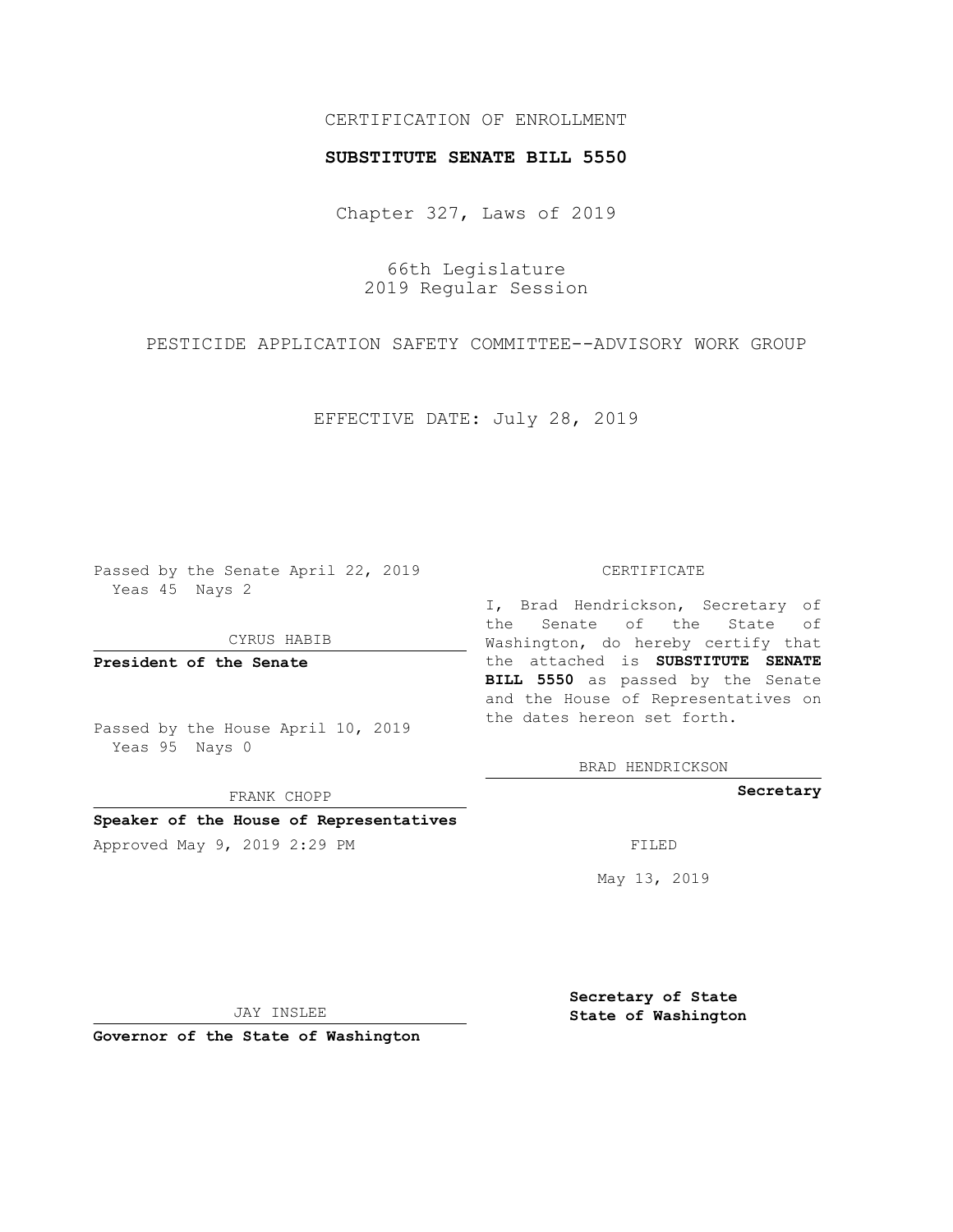## **SUBSTITUTE SENATE BILL 5550**

AS AMENDED BY THE HOUSE

Passed Legislature - 2019 Regular Session

# **State of Washington 66th Legislature 2019 Regular Session**

**By** Senate Ways & Means (originally sponsored by Senators Saldaña, Warnick, Conway, Das, Hasegawa, Keiser, King, Rolfes, and Van De Wege)

READ FIRST TIME 02/27/19.

 AN ACT Relating to implementing the recommendations of the pesticide application safety work group; adding a new section to chapter 70.104 RCW; creating a new section; and providing expiration 4 dates.

BE IT ENACTED BY THE LEGISLATURE OF THE STATE OF WASHINGTON:

 NEW SECTION. **Sec. 1.** (1) In 2018, the legislature passed Engrossed Second Substitute Senate Bill No. 6529. The bill recognized that farmers, farmworkers, and the broader community share an interest in minimizing human exposure to pesticides. It also recognized that gains have been made in reducing human exposure to pesticides and that collaboration between state agencies and the farming community could further reduce agricultural workers exposure to pesticide drift.

 (2) The legislation established a pesticide application safety work group that would make recommendations for improving pesticide application safety. Work group members included legislators from both chambers and caucuses, as well as representation from state agencies and the commission on Hispanic affairs. The work group sought public participation to learn more about pesticide application safety. Many stakeholders including but not limited to local farm hosts, the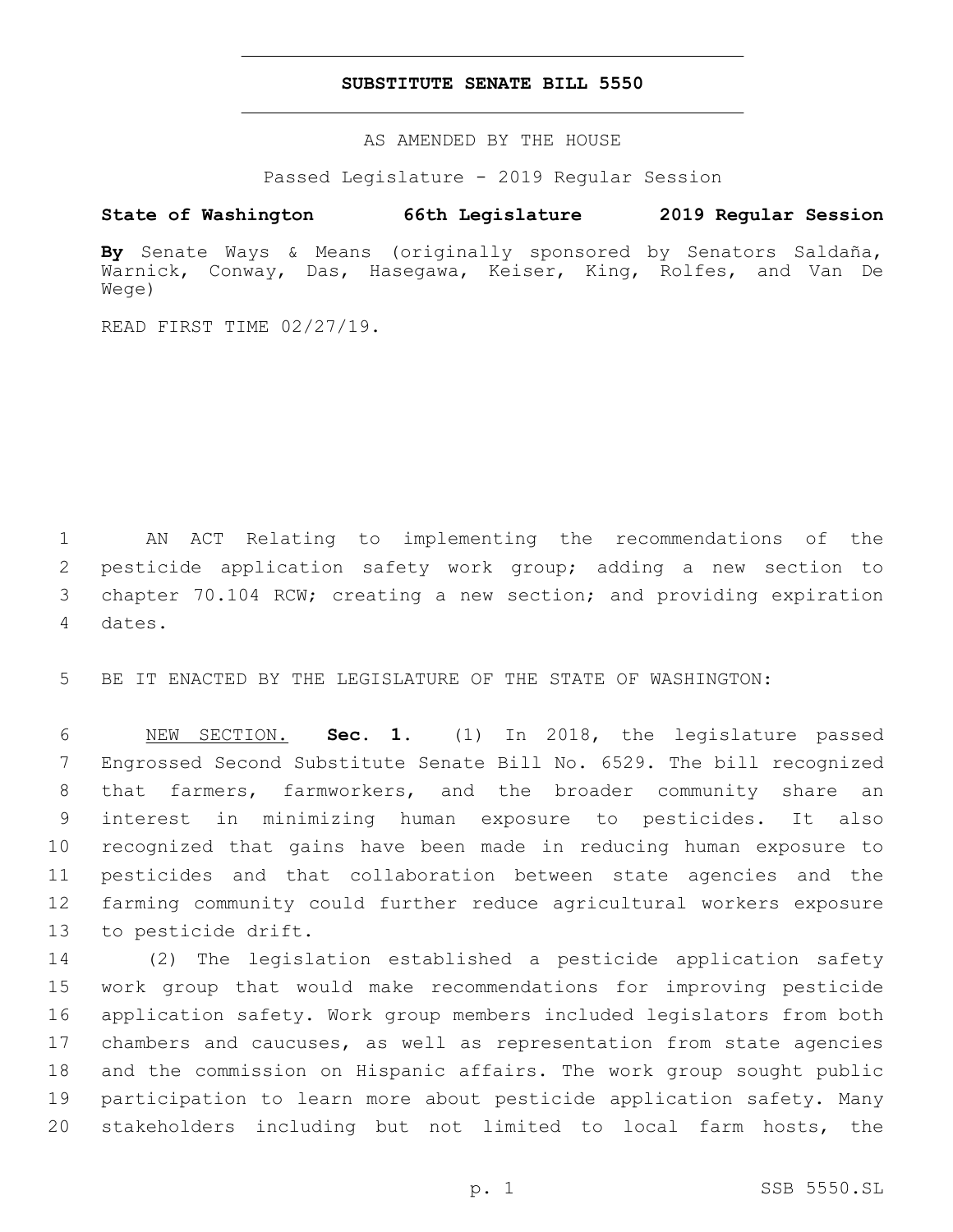1 agricultural industry, and members of the agricultural workforce 2 contributed valuable assistance and input.

3 (3) The work group reached two noteworthy recommendations 4 regarding what can be done now to improve pesticide application 5 safety. The recommendations are to:

6 (a) Expand training because the department of agriculture lacks 7 sufficient resources to meet the training demand from pesticide 8 applicators and handlers; and

9 (b) Establish a new pesticide application safety panel to provide 10 an opportunity to evaluate and recommend policy options, and 11 investigate exposure cases.

12 (4) The work group concluded that legislation is warranted to 13 expand funding for a training program and set up a new pesticide 14 application safety panel with clear objectives.

15 (5) This section expires July 1, 2025.

16 NEW SECTION. **Sec. 2.** A new section is added to chapter 70.104 17 RCW to read as follows:

 (1) The pesticide application safety committee is established. Appointments to the committee must be made as soon as possible after the legislature convenes in regular session. The committee is 21 composed of the following members:

22 (a) One member from each of the two largest caucuses of the house 23 of representatives, appointed by the speaker of the house of 24 representatives;

25 (b) One member from each of the two largest caucuses of the 26 senate, appointed by the president of the senate;

27 (c) The director of the department of agriculture, or an 28 assistant director designated by the director;

29 (d) The secretary of the department of health, or an assistant 30 secretary designated by the secretary;

31 (e) The director of the department of labor and industries, or an 32 assistant director designated by the director;

33 (f) The commissioner of public lands, or an assistant 34 commissioner designated by the commissioner;

35 (g) The dean of the college of agricultural, human, and natural 36 resource sciences at the Washington State University, or an assistant 37 dean designated by the dean;

38 (h) The pesticide safety education coordinator at the Washington 39 State University cooperative extension; and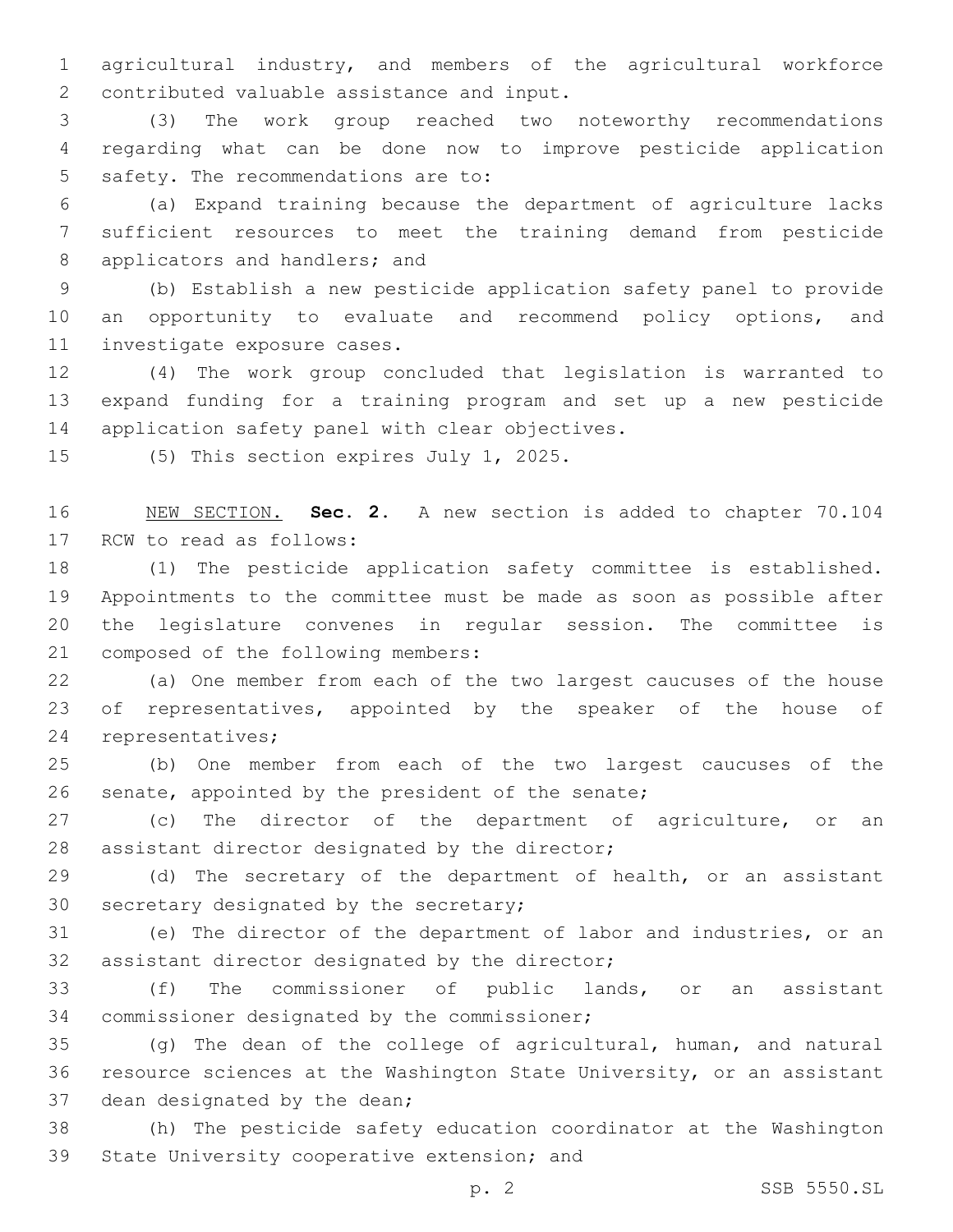(i) The director of the University of Washington Pacific Northwest agricultural safety and health center, or an assistant 3 designated by the director.

 (2) The committee shall be cochaired by the secretary of the department of health, or the assistant secretary designated by the secretary, and the director of the department of agriculture, or the 7 assistant director designated by the director.

 (3) Primary responsibility for administrative support for the committee, including developing reports, research, and other organizational support, shall be provided by the department of health and the department of agriculture. The committee must hold its first meeting by September 2019. The committee must meet at least three times each year. The meetings shall be at a time and place specified by the cochairs, or at the call of a majority of the committee. When determining the time and place of meetings, the cochairs must consider costs and conduct committee meetings in Olympia when this 17 choice would reduce costs to the state.

 (4)(a) An advisory work group is created to collect information and make recommendations to the full committee on topics requiring unique expertise and perspectives on issues within the jurisdiction 21 of the committee.

 (b) The advisory work group shall consist of a representative from the department of agriculture, two representatives of employee organizations that represent farmworkers, two farmworkers with expertise on pesticide application, a representative of community and migrant health centers, a toxicologist, a representative of growers who use air blast sprayers, a representative of growers who use aerial pesticide application, a representative of growers who use fumigation to apply pesticides, and a representative of aerial applicators. The secretary of health, in consultation with the director of the department of agriculture and the full committee, must appoint members of the advisory work group, and the department of health must staff the advisory work group. The letter of appointment to the advisory work group members must be signed by both cochairs.35

 (c) The advisory work group must hold meetings only upon the committee's request. To reduce costs, the advisory work group must conduct meetings using teleconferencing or other methods, but may 39 hold one in-person meeting per fiscal year.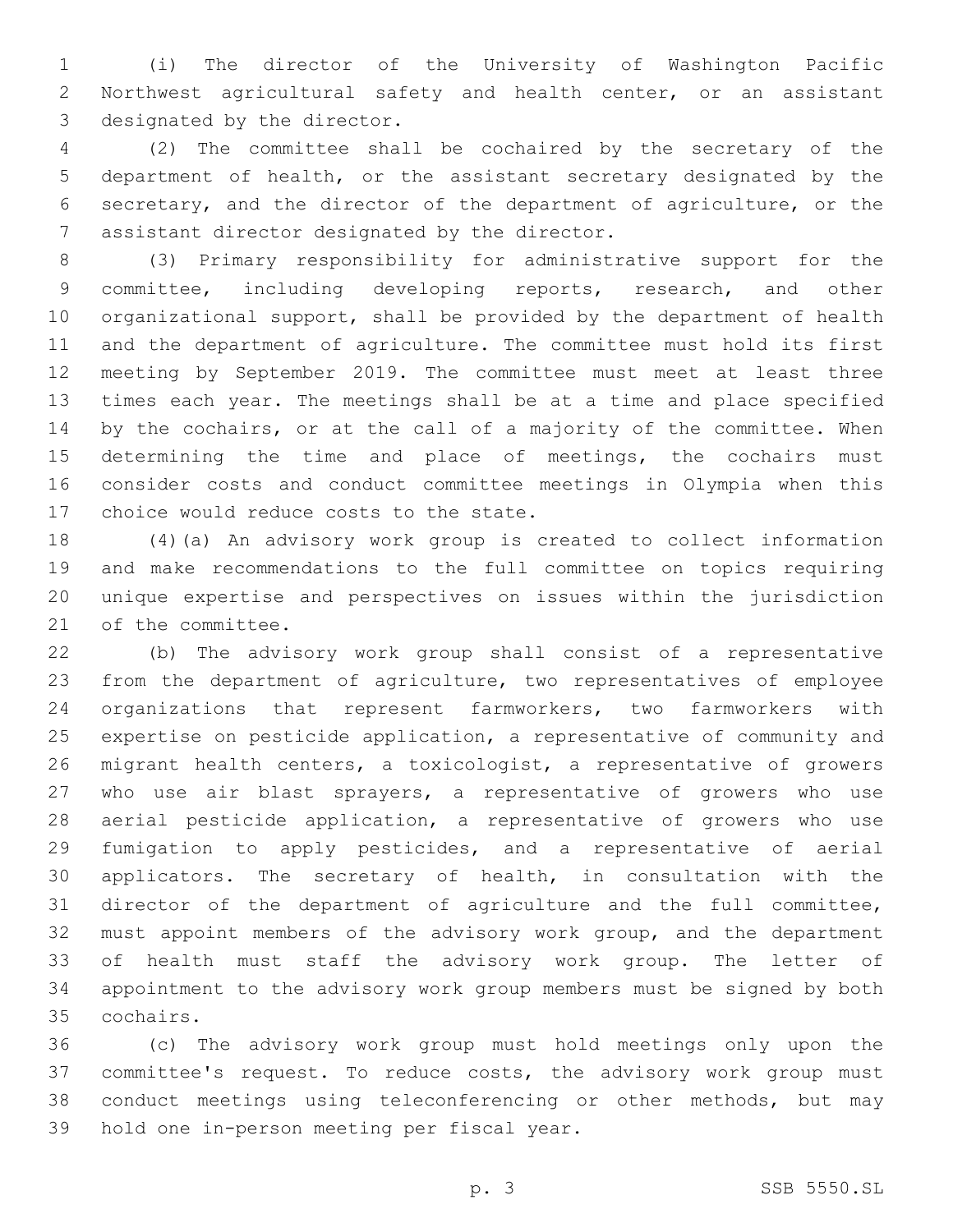(d) Members of the advisory work group shall be reimbursed for 2 mileage expenses in accordance with RCW 43.03.060.

 (e) The advisory work group must provide a report on their activities and recommendations to the full committee by November 9th 5 of each year.

 (5) The first priority of the committee is to explore how the departments of agriculture, labor and industries, and health, and the Washington poison center collect and track data. The committee must also consider the feasibility and requirements of developing a shared database, including how the department of health could use existing 11 tools, such as the tracking network, to better display multiagency data regarding pesticides. The committee may also evaluate and recommend policy options that would take action to:

 (a) Improve pesticide application safety with agricultural applications;

 (b) Lead an effort to establish baseline data for the type and quantity of pesticide applications used in Washington to be able to compare the number of exposures with overall number of applications;

 (c) Research ways to improve pesticide application communication among different members of the agricultural community, including educating the public in English and Spanish about acute and chronic 22 health information about pesticides;

 (d) Compile industry's best practices for use to improve pesticide application safety to limit pesticide exposure;

 (e) Continue to investigate reasons why members of the agricultural workforce do not or may not report pesticide exposure;

 (f) Explore new avenues for reporting with investigation without 28 fear of retaliation;

 (g) Work with stakeholders to consider trainings for how and when 30 to report;

 (h) Explore incentives for using new technology by funding a 32 partial buy-out program for old spray technology;

 (i) Consider developing an effective community health education 34 plan;

 (j) Consult with community partners to enhance educational initiatives that work with the agricultural workforce, their families, and surrounding communities to reduce the risk of pesticide 38 exposure;